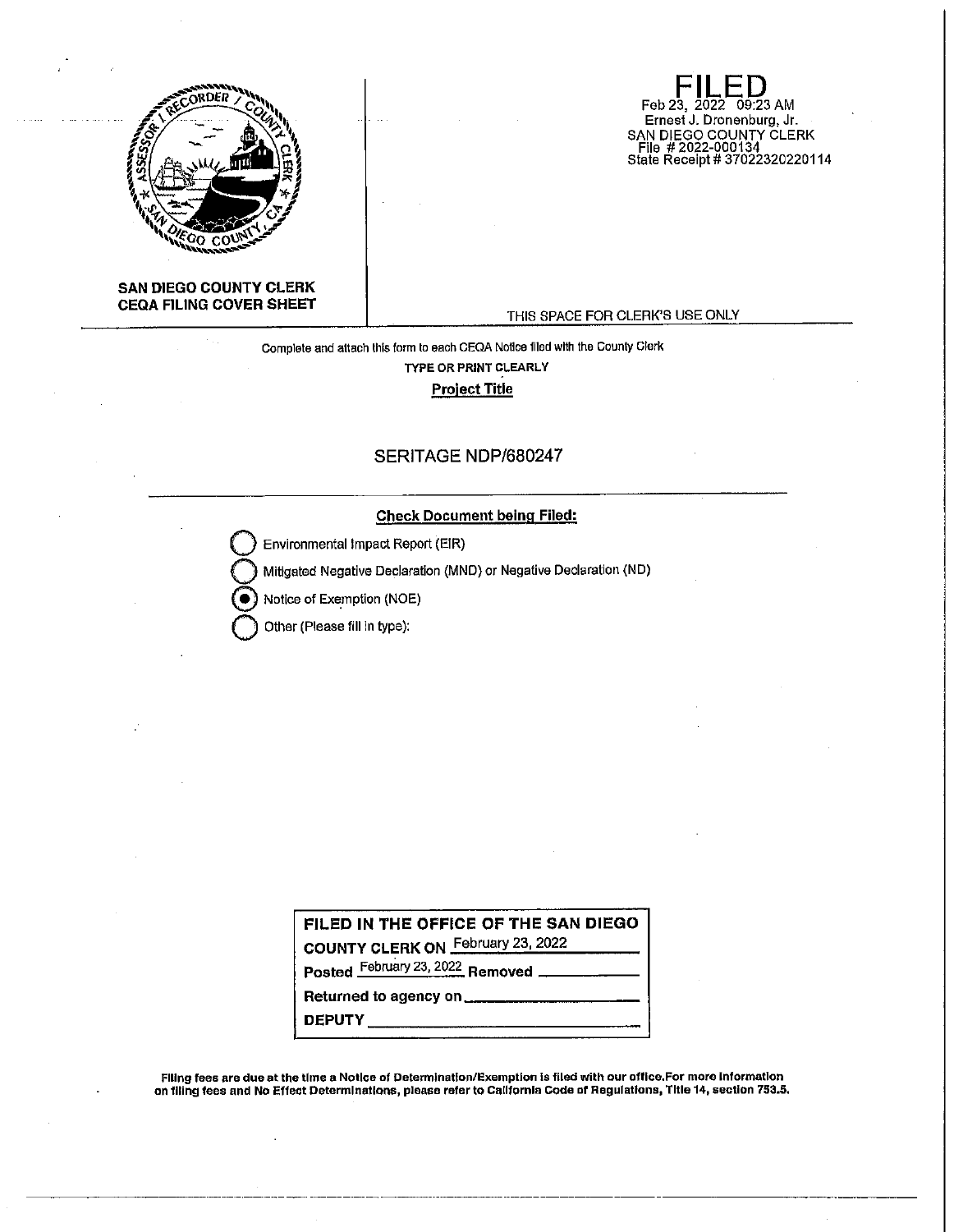Page 2 of 3

# **NOTICE OF EXEMPTION**

#### *(Check one or both)*

- **TO:**  $\boxtimes$  Recorder/County Clerk **From:** City of San Diego P.O. Box 1750, MS A-33 1600 Pacific Hwy, Room 260 San Diego, CA 92101-2400
- Development Services Department 1222 First Avenue, MS 501 San Diego, CA 92101
	- $\Box$  Office of Planning and Research 1400Tenth Street, Room 121 Sacramento, CA 95814

**Project Name/Number:** Serltage NDP / 680247

**SCH No.:** NIA

**Project Location-Specific:** 4575, 4577, and 4589 La Jolla VIiiage Drive, San Diego, CA 92122

# **Project Location-City/County:** San Diego/San Diego

**Description of nature and purpose of the Project:** The project proposes a Neighborhood Development Permit (NDP) to amend Master Planned Development Permit No. 4103 to allow office use In specific tenant spaces, located at 4575, 4577, and 4589 La Jolla Village Drive, with no physical development proposed, The 12.88 acre site is designated Commercial pursuant to the University Community Plan and is subject to the CR-1-1 zoning requirements. The project is also subject to the Airport Land Use Compatibility (MCAS Miramar), Airport Influence Area (MCAS Miramar Review Areas 1 and 2), Airport FAA Part 77 (MCAS Miramar 555ft AMSL), Community Plan Implementation Overlay Zone (CPIOZ) A, Parking Impact (Campus), Parking Standards Transit Priority Area, Transit Priority Area, and Council District 1.

## **Name of Public Agency Approving Project:** City of San Diego

**Name of Person or Agency Carrying Out Project:** Katherine McComic; 525 B Street, Suite 2200, San Diego CA, 92101; (619) 238-1900

### **Exempt Status:** (CHECK ONE)

- D Ministerial (Sec. 21080(b)(1); 15268)<br>Declared Emergency (Sec. 21080(b)(
- D Declared Emergency (Sec. 21080(b)(3); 15269(a))
- Emergency Project (Sec. 21080(b)(4); 15269 (b)(c))
- $\boxtimes$  Categorical Exemption: 15301, EXISTING FACILITIES
- $\Box$  Statutory Exemptions:
- □ Other:

**Reasons why project Is exempt:** The City conducted an environmental review which determined that the proposed project is exempt from CEQA pursuant to CEQA Guidelines Section 15301, which allows for the operation, repair, maintenance, permitting, leasing, licensing, or minor alteration of existing facllltles (public or private), Involving negligible or no expansion of existing or former use, The proposed project, as Included In the Project Description of this notice, is not an expansion of use. The project proposes to operate office uses In specific tenant spaces that are previously existing, which is consistent with the commercial use. No environ mental Impacts were identified for the proposed project. Additionally, none of the exceptions described In CEQA Guidelines Section 15300.2 apply.

**Lead Agency Contact Person:** Sara Osborn

**Telephone:** (619) 446-5381

**Revised May 2018**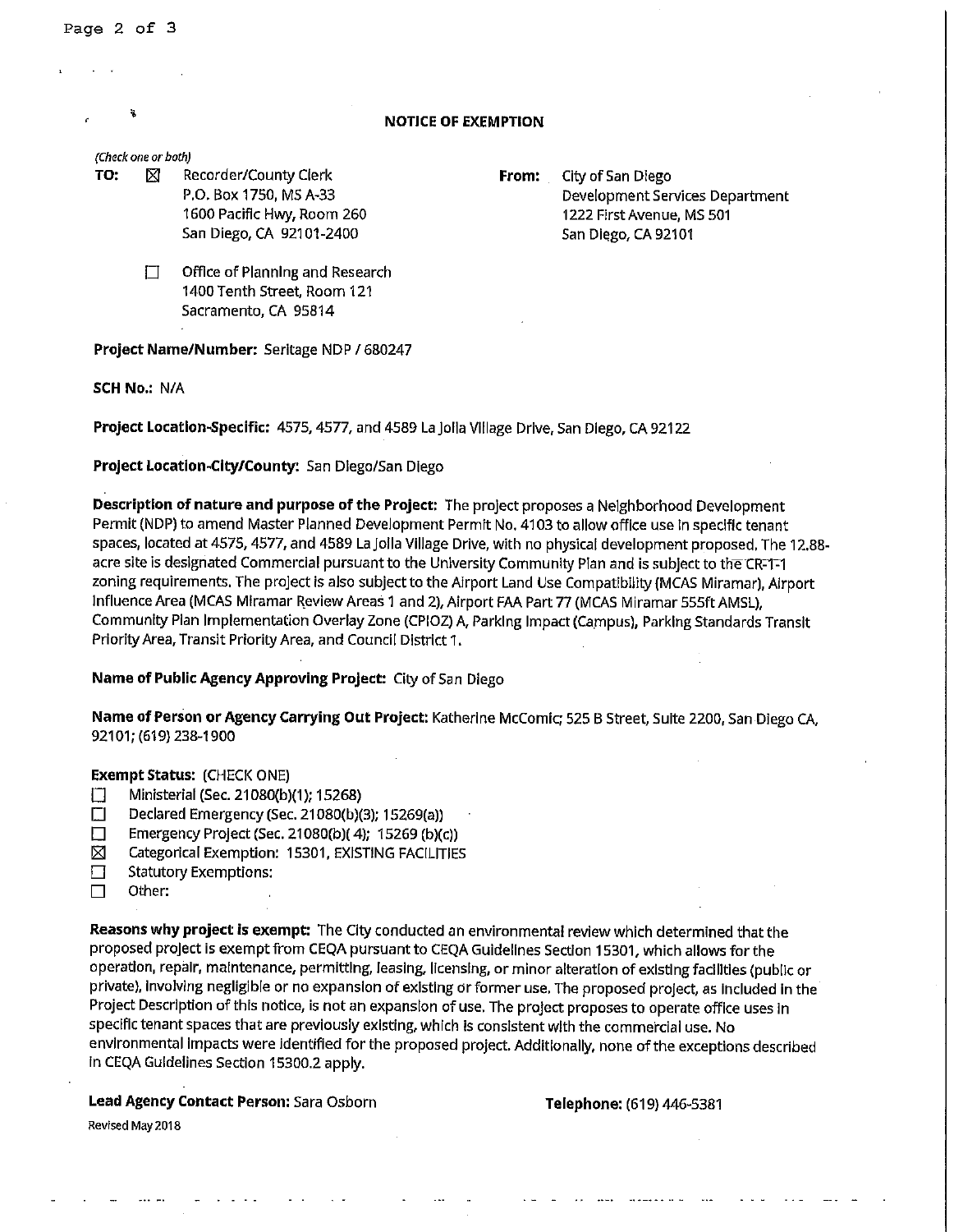Page 3 of 3

# **If flied by applicant:**

1. Attach certified document of exemption finding.

2. Has a notice of exemption been filed by the public agency approving the project?  $\Box$  Yes  $\Box$  No

It Is hereby certified that the City of San Diego has determined the above activity to be exempt from CEQA

Sara Osborn

Senior Planner **1/14/2022** 

Date

Signature/Title

**Check One:**   $\boxtimes$  Signed By Lead Agency □ Signed by Applicant

Date Received for Filing with County Clerk or OPR: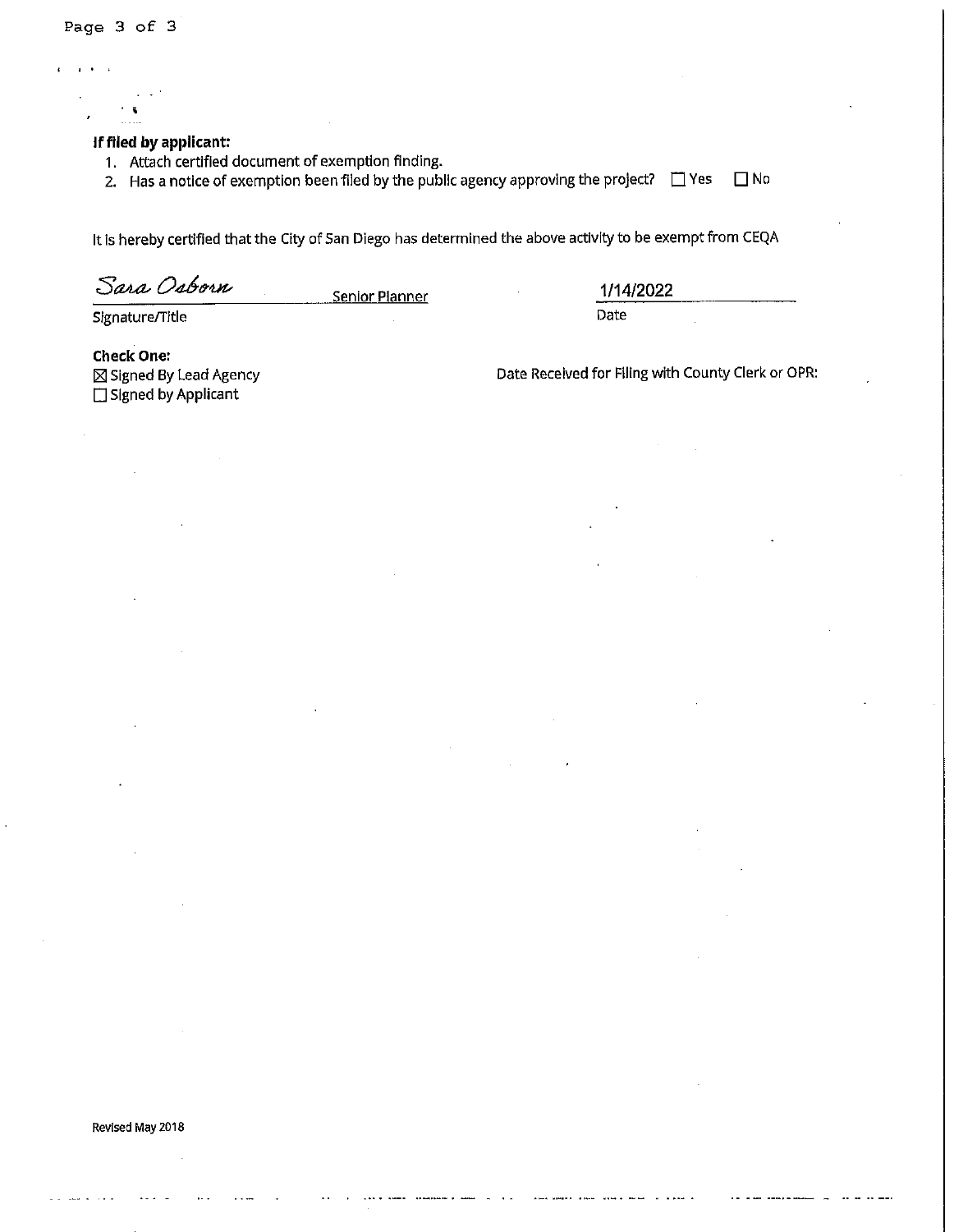|                                                                                                                                                                                                            | Transaction #:<br>Receipt #:       | San Diego County<br>6271157<br>2022088975 | LANDIN KANLANDIN DI BILI DI BILI DI BILI DI BILI DI BILI DI BILI DI BILI DI BILI DI BILI DI BILI DI BILI DI BI<br>LI DI BILI DI BILI DI BILI DI BILI DI BILI DI BILI DI BILI DI BILI DI BILI DI BILI DI BILI DI BILI DI BILI DI |
|------------------------------------------------------------------------------------------------------------------------------------------------------------------------------------------------------------|------------------------------------|-------------------------------------------|---------------------------------------------------------------------------------------------------------------------------------------------------------------------------------------------------------------------------------|
| Ernest J. Dronenburg, Jr.<br>Assessor/Recorder/County Clerk<br>1600 Pacific Highway Suite 260<br>P. O. Box 121750, San Diego, CA 92112-1750<br>Tel. (619) 237-0502    Fax (619) 557-4155<br>www.sdarcc.com | Cashier Date:<br>Cashier Location: | 02/23/2022<br><b>SD</b>                   | 02/23/2022 9:23 am<br>Print Date:                                                                                                                                                                                               |
|                                                                                                                                                                                                            |                                    |                                           | <b>Payment Summary</b>                                                                                                                                                                                                          |
|                                                                                                                                                                                                            |                                    |                                           | \$50.00<br><b>Total Fees:</b>                                                                                                                                                                                                   |
|                                                                                                                                                                                                            |                                    |                                           | \$50.00<br><b>Total Payments</b>                                                                                                                                                                                                |
|                                                                                                                                                                                                            |                                    |                                           | \$0.00<br>Balance:                                                                                                                                                                                                              |
|                                                                                                                                                                                                            |                                    |                                           |                                                                                                                                                                                                                                 |
|                                                                                                                                                                                                            |                                    |                                           |                                                                                                                                                                                                                                 |
|                                                                                                                                                                                                            |                                    |                                           |                                                                                                                                                                                                                                 |
|                                                                                                                                                                                                            |                                    |                                           |                                                                                                                                                                                                                                 |
| Payment                                                                                                                                                                                                    |                                    |                                           |                                                                                                                                                                                                                                 |
| CHECK PAYMENT #1068                                                                                                                                                                                        |                                    |                                           | \$50.00                                                                                                                                                                                                                         |
| <b>Total Payments</b>                                                                                                                                                                                      |                                    |                                           | \$50.00                                                                                                                                                                                                                         |
| Filing                                                                                                                                                                                                     |                                    |                                           |                                                                                                                                                                                                                                 |
| CEQA - NOE                                                                                                                                                                                                 |                                    |                                           | FILE #: 2022-000134 Date: 02/23/2022 9:23AM<br>Pages: 3                                                                                                                                                                         |
|                                                                                                                                                                                                            |                                    | State Receipt # 37-02/23/2022-0114        |                                                                                                                                                                                                                                 |
| Fish & Wildlife County Administrative Fee<br>Fees:                                                                                                                                                         |                                    |                                           | \$50.00                                                                                                                                                                                                                         |
| <b>Total Fees Due:</b>                                                                                                                                                                                     |                                    |                                           | \$50.00                                                                                                                                                                                                                         |
|                                                                                                                                                                                                            |                                    |                                           |                                                                                                                                                                                                                                 |
| Grand Total - All Documents:                                                                                                                                                                               |                                    |                                           | \$50.00                                                                                                                                                                                                                         |

 $\cdot$